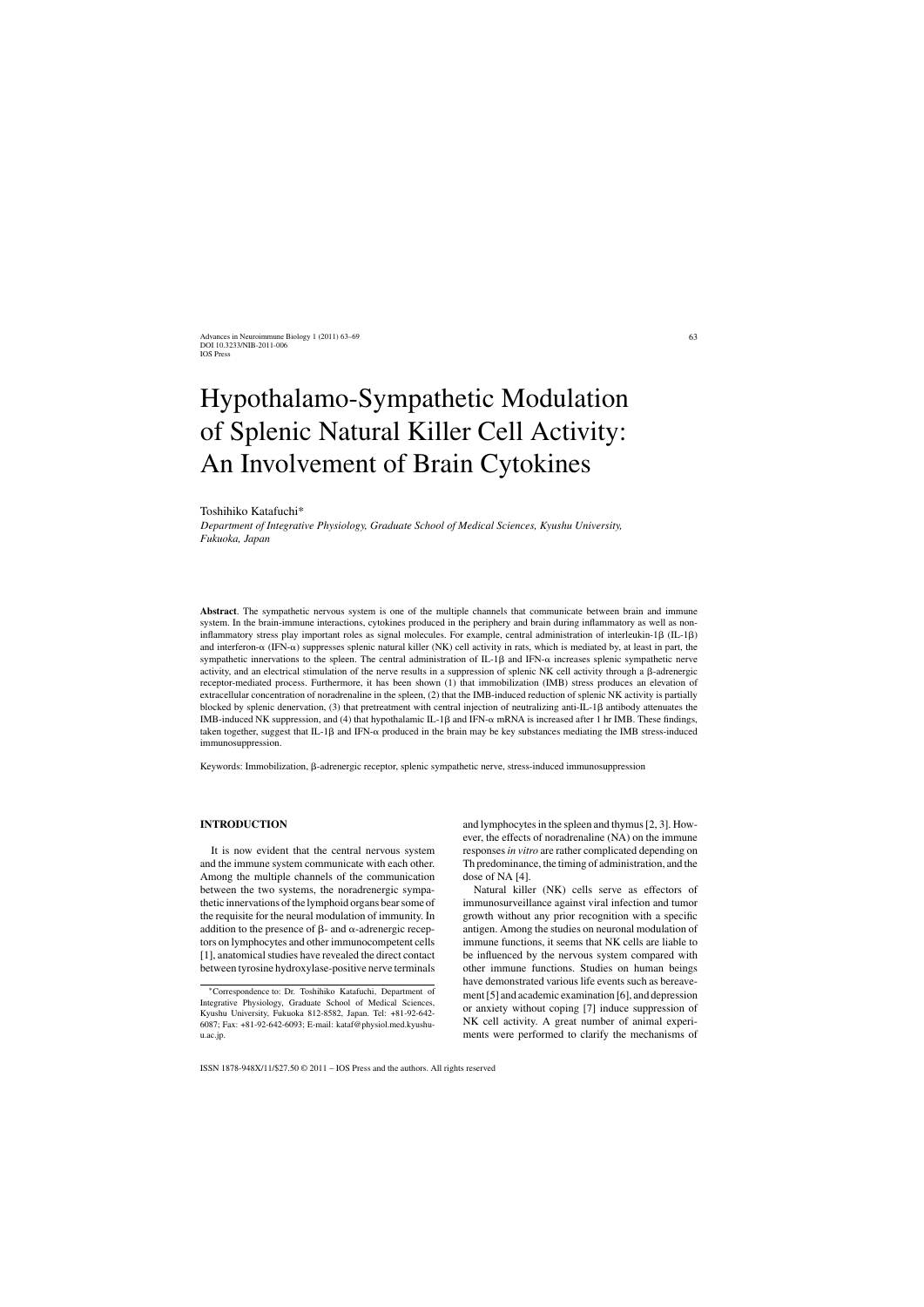these phenomena. A possible role of the sympathetic NA innervations in the modulation of splenic NK cell activity, and its mechanisms in the hypothalamus are demonstrated in the present review. Furthermore, an involvement of brain cytokines and their actions on the sympathetic nervous system (SNS) in the immobilization (IMB) stress-induced suppression of splenic NK cell activity is discussed.

### **SYMPATHETIC MODULATION OF SPLENIC NK CELL ACTIVITY**

Not only NK cells but also T lymphocytes/macrophages are known to have  $\alpha_2/\beta_2$  adrenergic receptors. For example, effector function of cytotoxic T cells are suppressed by an increase in intracellular cAMP through  $\beta_2$  adrenergic receptors [4]. In addition, following anti-CD3 activation, the  $\beta_2$  adrenergic receptors were expressed on Th1 cells, but not Th2 cells, and interleukin-2 (IL-2) production was downregulated through the receptors [8]. Suppression of NK cell activity by  $\beta$ -adrenergic mechanisms was also proved by the following experiment [9]. The cytotoxicity of NK cells in the spleen was reduced 20 min after the laparotomy alone in anaesthetized rats. The reduced NK activity recovered significantly when the splenic nerve was cut immediately after the laparotomy. However, electrical stimulation (0.5 mA, 0.5 ms, 20 Hz for 20 min) of the peripheral cut end of the nerve resulted in a further suppression of NK cytotoxicity, which was completely blocked by an intravenous injection of nadolol (a peripherally acting -adrenergic receptor antagonist), but not by that of prazosin (an α-antagonist). An *in vitro* study has shown that expression of perforin and granzyme B, which are know to be cytotoxic proteins released by NK cells, is suppressed by NA and  $\beta$ -adrenergic agonist [10].

# **HYPOTHALAMIC LESION/STIMULATION AND NK CELL ACTIVITY**

Classical method to assess the neuronal modulation of physiological responses is to investigate effects of stimulation/lesion of the discrete region of brain tissue on them. NK cell activity as well as T cell proliferation was suppressed by lesion of left hemisphere [11], medial septum [12], pineal body [13] and pituitary gland [14], while ablation of hippocampus results in an enhancement of Concanavalin A-induced mitogenic responses [15]. Changes in NK cell activity following hypothalamic nuclei have been also reported. Lesions

of anterior hypothalamic area [16] and medial preoptic area (MPO) [17] induced suppression of splenic NK cell activity, and the latter was completely blocked by surgical splenic sympathectomy [17]. In addition, electrical lesion of the ventromedial hypothalamic nucleus (VMH), which is known to be a responsible site for hypothalamic obesity, results in suppression of splenic NK cell activity in acute phase and then the activity increases in chronic phase when the obesity is obvious [18]. On the other hand, electrical stimulation of the lateral hypothalamic area (LHA), one of the reward centers, produces an increase in NK cell activity [19].

#### **IMMUNOSUPPRESSION INDUCED BY BRAIN CYTOKINES**

Among proinflammatory cytokines, it has been shown that IL-1 $\beta$  and interferon- $\alpha$  (IFN- $\alpha$ ), but not TNF- $\alpha$  or IL-6, are known to suppress cellular immunity when injected into the brain. An intracerebroventricular  $(ICV)$  injection of IL-1 $\beta$  in rats suppresses various immune responses such NK cell activity, mitogenic response to phytohemagglutinin and IL-2 production of lymphocytes [20, 21], specific antibody production [22], and secretion of IL-1 from splenic macrophages [23]. The brain IL-1-induced suppression of cellular immunity was mediated by both the activation of hypothalamic-pituitary-adrenal (HPA) axis and the SNS, since chemical [21] and surgical [23] sympathectomy and adrenalectomy [20] only partially attenuated the immunosuppression.

ICV injection of IFN- $\alpha$  also resulted in the suppression of splenic NK cell activity [24]. Interestingly, the IFN- $\alpha$ -induced suppression was blocked by ICV pretreatment with naloxone, an opioid antagonist. Since IFN- $\alpha$  inhibits naloxone binding to the brain membrane in rats, IFN- $\alpha$ may modulate certain physiological functions via opioid pathways in the brain [25]. The acting site of IFN- $\alpha$  is considered to be MPO, since microinjections of other brain regions such as hypothalamic paraventricular nucleus (PVN), VMH, LHA, hippocampus, amygdala, and central gray matter were not effective [26]. The suppressive effects of IFN- $\alpha$  administered ICV and into the MPO were both completely blocked by splenic sympathetic denervation [24, 26]. Thus it is suggested that IFN- $\alpha$  reduces splenic NK cell activity exclusively by activating the SNS, while IL-1 $\beta$  does by both the HPA axis and SNS. As expected, an ICV injection of IFN- $\alpha$  [9] and IL-1 $\beta$ [27], or MPO injection of IFN- $\alpha$  [17] increased the electrical activity of the splenic sympathetic nerve.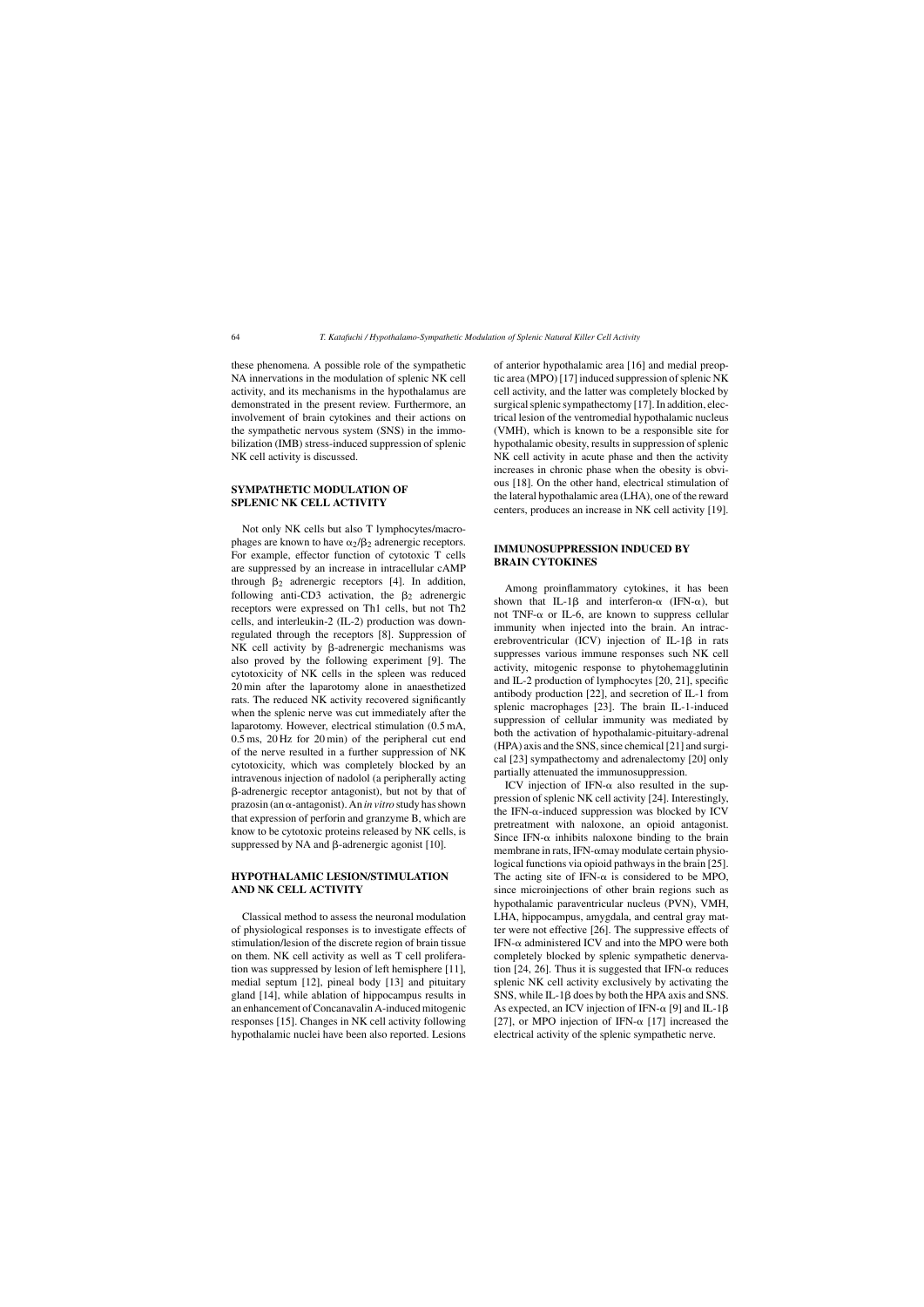# **AN INVOLVEMENT OF CORTICOTROPIN RELEASING FACTOR (CRF) AND PROSTAGLANDIN E2 (PGE2)**

Both central IL-1 $\beta$ - and IFN- $\alpha$ -induced suppressions of NK cell activity are completely blocked by pretreatment with anti-CRF antibody [21] and a CRF antagonist ( $\alpha$ -helical CRF<sub>9−41</sub>) [24], respectively. In addition, the enhancement of the splenic sympathetic activity induced by  $\text{ICV}$  IL-1 $\beta$  was also blocked by  $\alpha$ -helical CRF<sub>9−41</sub> [27]. An ICV injection of CRF decreased the splenic and blood NK cell activity [24, 28] and antibody production in rats [22]. The CRF-induced reduction of NK cell activity was completely blocked by ICV pretreatment with a ganglionic blocker, which also blocked an increase in plasma NA, whereas the same dose of the blocker did not affect the increase in plasma levels of ACTH and corticosterone [28]. These findings suggest that the SNS, but not the HPA axis, plays a significant role in the CRF-induced immunosuppression. Consistently, splenic sympathetic nerve activity [29] and NA release from splenic sympathetic nerve terminals [30] increased following ICV infusion of CRF in rats.

It has been shown that  $PGE_2$ , which is a principal mediator of many proinflammatory cytokines, decreases proliferative responses of splenic lymphocytes by its action within the brain in rats [31]. Since this is accompanied by increase in plasma ACTH and corticosterone levels, it is likely that the activation of the HPA axis plays a role in this response. However, the splenic sympathetic nerve activity also increases after ICV infusion of  $PGE_2$  [29] through its action on EP1 receptor subtype for  $PGE_2$  [32]. Furthermore, an ICV injection of  $PGE<sub>2</sub>$  but not that of  $PGD<sub>2</sub>$  or  $PGF<sub>2a</sub>$ , increased the NA turnover in the spleen [33]. These data indicate that the SNS is also involved in the  $PGE_2$ -induced immunosuppression. It has been shown that IL-1 $\beta$ -induced ACTH release [34] and fever [35] are abolished by inhibition of a key enzyme of prostanoids syntheses (cyclooxygenase, COX). Similarly the enhancement of the splenic sympathetic activity [27] and the NA turnover in the spleen induced by central IL-1 $\beta$  [33] are also blocked by COX inhibitors. In addition, the IL-1 $\beta$ -induced activation of splenic sympathetic nerve was blocked by pretreatment with I-melanocyte stimulation hormone  $(\alpha$ -MSH) [27], which is known to reduce production of arachidonic acid, a substrate for prostanoids, by inhibiting phospholipase  $A_2$ . These findings suggest an involvement of prostanoid synthesis in the

brain in the IL-1 $\beta$ -induced reduction of cellular immunity.

As already mentioned, the ICV IL-1 $\beta$ -induced enhancement of the splenic sympathetic activity was blocked by both a CRF antagonist and COX inhibitor [27]. An increase in the splenic nerve activity by ICV  $PGE_2$  was blocked by ICV pretreatment with  $\alpha$ -helical CRF9−41, a CRF antagonist, whereas the CRF-induced enhancement of the nerve activity was not affected by sodium salicylate, a COX inhibitor, at a dose 100 times more than that required for suppressing the IL-16-induced activation of the nerve [29]. Therefore, it is possible that an activation of prostanoids-dependent process is followed by that of CRF system in the brain, resulting in the enhanced splenic nerve activity. A similar sequential relationship between prostanoidsdependent process and CRF mechanisms has been suggested in the IL-1-induced activation of the HPA axis [36].

# **ROLES OF SPLENIC SYMPATHETIC NERVE IN STRESS-INDUCED IMMUNOSUPPRESSION**

Irwin et al. [37] have demonstrated that foot shock stress-induced reduction of splenic NK cell activity was mediated by brain corticotropin-releasing factor (CRF) independently to the activation of the HPA axis. It has been shown that foot shock-induced suppression of proliferative responses of splenocytes was blocked by surgical denervation of the splenic sympathetic nerve [38], suggesting that the sympathetic nerve may be a significant mediator of the immunosuppression. Shimizu et al. [39] have demonstrated that immobilization (IMB) for 90 min resulted in a reduction of the splenic NK cell activity in rats, and the suppression was attenuated by splenic denervation. They also showed that extracellular concentration of NA in the spleen measured by *in vivo* microdialysis in conscious rats markedly increased during IMB. Since the splenic denervation almost completely abolished the rise in NA levels, the increase in NA was due to the activation of splenic sympathetic nerve, but not derived from either other sympathetic nerve terminals or adrenal gland. Since an activation of splenic sympathetic nerve results in a suppression of splenic NK cell activity through a  $\beta$ -adrenergic receptor-mediated process [9], these findings, taken together, suggest that the stress-induced suppression of NK cell activity is mediated, at least partly, by the activation of the splenic sympathetic nerve.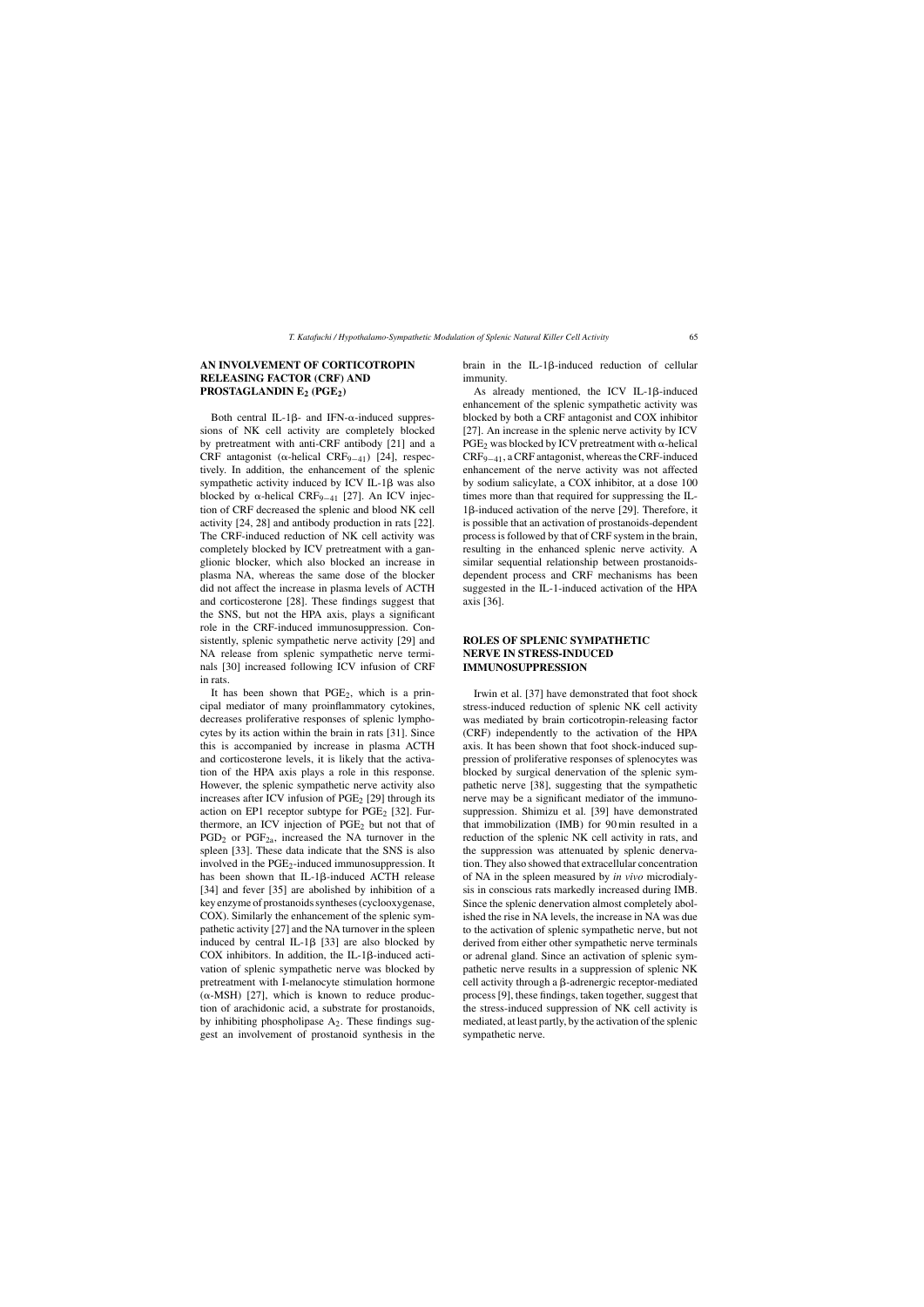## **HYPOTHALAMIC SITES INVOLVED IN THE SNS-MEDIATED IMMUNOSUPPRESSION**

Immediate early gene c-*fos* is commonly used as a marker for functionally activated neurons. After 90 min of IMB, Fos protein encoded by c-*fos* was found most heavily in the parvocellular region of the PVN and moderately in the LHA, VMH and MPO [40]. Neurons in the PVN are known to send axons not only to the median eminence but also to the brainstem and the spinal cord regulating the activity of the SNS. To observe influence of the IMB-induced Fospositive sites on splenic sympathetic nerve activity, an excitatory amino acid, glutamate, was administered in anesthetized rats. Microinjection of glutamate into the PVN and VMH enhanced the nerve activity, while the injection into the MPO and LHA decreased [17, 40]. These findings indicate that the PVN and VMH have an excitatory influence, while the MPO and LHA have an inhibitory influence on the splenic sympathetic nerve activity.

Since the PVN has an excitatory influence on splenic sympathetic nerve, it is possible that the activation of the PVN indicated by the Fos expression contributes to the suppression of the splenic NK cell activity following IMB. In addition, the MPO was also involved in the NK suppression, since the MPO was the only effective site in the hypothalamus following microinjection of IFN- $\alpha$  [26]. Since the MPO has an inhibitory influence on the splenic sympathetic nerve activity, it is not likely that IFN- $\alpha$  activates MPO neurons. In fact, IFN- $\alpha$  as well as IL-1 $\beta$ , is demonstrated to reduce the firing rates of the MPO neurons [41], and a possible second mediator of IFN- $\alpha$ , PGE<sub>2</sub>, also suppresses MPO neurons by activating  $Ca^{2+}$ -activated  $K^+$ ion channels [42]. It is generally known that there is a direct projection from PVN to the sympathetic pregangalionic neurons in the lateral cell column of the spinal cord, but very few from the MPO. Therefore the MPO may modulate the sympathetic nerve activity through intrahypothalamic connections to the PVN. One possibility is that, since the MPO sends an inhibitory projection to the PVN [43], the suppression of the MPO neurons may disinhibit the PVN neuron activity, thereby inducing the enhancement of the nerve activity. In accordance with this, electrical lesion of the MPO resulted in the activation of the splenic sympathetic nerve activity and the suppression of the splenic NK cell activity, which was completely blocked by the denervation [17].

## **INVOLVEMENT OF BRAIN CYTOKINES IN IMB-INDUCED IMMUNOSUPPRESSION**

It is well known that brain produces cytokines and possesses their receptors. Such cytokines are usually not found, or only are at very low levels, in the normal brain. The production of most cytokines is induced in glia such as astrocytes and microglia during pathological and inflammatory events in the brain; e.g., injury, ischemia, infection and degeneration [44]. Recently neuroinflammation induced by systemic administration of lipopolysaccharide (LPS) and polyinosinic:polycytidylic acid (poly I:C), which are ligands for toll-like receptor 4 and 3, respectively, has been extensively studied as a model for neurodegeneration, depression, and cognitive impairment [45–47]. Neuroinflammation is characterized by activation of glial cells and increased expression of cytokines and their related substances. Not only inflammatory insults but also non-inflammatory stress such as IMB has also shown to induce expression of IL-1 $\beta$  and IFN- $\alpha$  in the brain. In agreement with a previous finding by Northern blotting analysis [48], mRNAs for IFN- $\alpha$  and IL-1 $\beta$ were increased by IMB stress for 1 hr in the rat in the MPO, VMH, LHA, and PVN as assessed quantitatively by real-time capillary RT-PCR [40].

The suppression of splenic NK cell activity induced by IMB in mice was blocked by pretreatment with anti-IL-1β neutralizing antibody administered ICV 10 min before IMB, while the IMB-induced suppression was not affected by pretreatment with non-specific IgG (unpublished data). In addition, the reduction of lymphocyte proliferation induced by the foot-shock stress was also attenuated by ICV pretreatment with anti-IL-1 antibody [49]. These findings suggest that IL-1 $\beta$  produced in the brain during IMB is involved, at least in part, in the IMB-induced suppression of cellular immunity. Figure 1 shows a schematic illustration of the summary demonstrating involvement of stressinduced cytokines, PGE<sub>2</sub> and CRF in hypothalamic modulation of splenic NK cell activity.

#### **CONCLUSION**

The network of the central nervous system consist of the afferent sensory, autonomic, and humoral pathways to receive external and internal information, and the efferent pathways to control the autonomic, endocrine, and homeostatic systems. Now we know that the immune system is also subsumed into this net-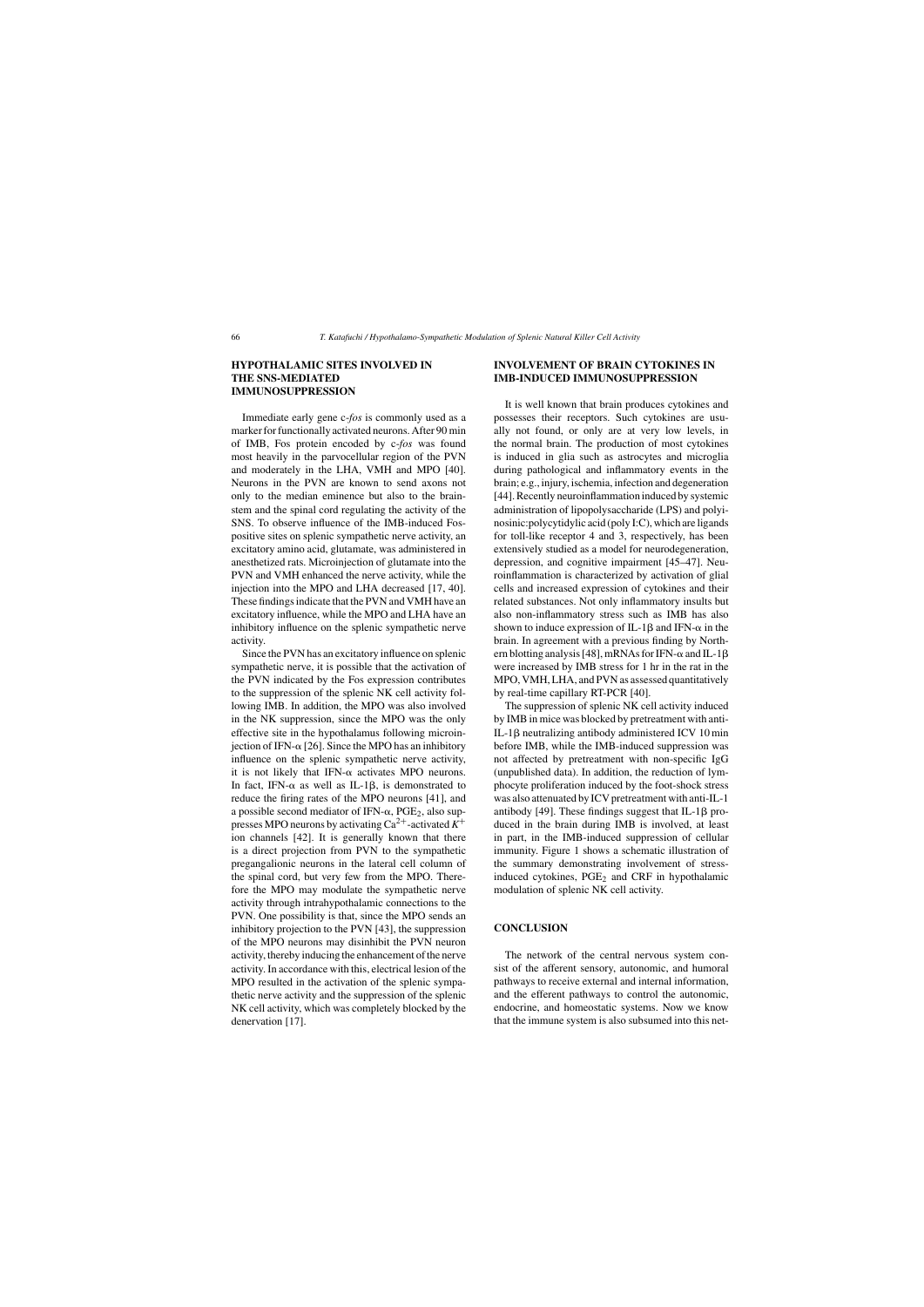

Fig. 1. Schematic illustration of hypothalamo-sympathetic/pituitary-adrenal modulation of splenic NK cell activity. Non-inflammatory stress induces IL-1 $\beta$  and IFN- $\alpha$  in the hypothalamus, which act on the MPO/PVN, resulting in the activation of splenic sympathetic nerve and the HPA axis through PGE<sub>2</sub>-EP1 receptor coupling and the following CRF activation, thereby suppressing splenic NK cell activity. IFN- $\alpha$  exclusively activates sympathetic nerve, while IL-1 $\beta$  does both sympathetic nerve and the HPA axis. In detail, see text. MPO, medial preoptic area; PVN, paraventricular nucleus; PGE2, prostaglandin E2; CRF, corticotropin releasing factor; NK, natural killer cell; NA, noradrenaline.

work thereby forming neuroimmune super system. In this system the hypothalamus plays an important role by integrating information of neuronal, endocrine and immune systems. The crosstalk in the neuroimmune super system contributes to the homeostatic/stress responses. Cytokines induced by non-inflammatory stress such as IMB in the hypothalamus act on neurons and glial cells, thereby influencing peripheral immune functions through the autonomic, endocrine, and homeostatic systems. It is concluded that the hypothalamo-sympathetic-immune network is one of the communication channels that mediate the central modulation of cellular immunity and this network is deeply involved in the immunomodulatory responses to stress including IMB-induced suppression of NK cell activity.

#### **REFERENCES**

- [1] Sanders VM, Kasprowicz DJ, Kohm AP, Swanson MA. Neurotransmitter receptors on lymphocytes and other lymphoid cells. In, Ader R, Felten DL, Cohen N, editors. Psychoneuroimmunology third ed. San Diego: Academic Press; 2001. p. 161.
- [2] Felten DL, Felten SY, Bellinger DL, Carlson SL, Ackerman KD, Madden KS. et al. Noradrenergic sympathetic neural

interactions with the immune system: structure and function. Immunol Rev. 1987; 100: 225.

- [3] Bellinger DL, Lorton D, Lubahn C, Felten DL. Innervation of lymphoid organs—association of nerves with cells of the immune system and their implications in disease. In: Ader R, Felten DL, Cohen N, editors. Psychoneuroimmunology third ed. San Diego: Academic Press; 2001, 55.
- [4] Madden KS, Livnat S. Catecholamine action and immunologic reactivity. In: Ader R, Felten DL, Cohen N, editors. Psychoneuroimmunology. third ed. San Diego: Academic Press; 2001. p. 283.
- [5] Zisook S, Shuchter SR, Irwin M, Darko DF, Sledge P, Resovsky K. Bereavement, depression, and immune function. Psychiatry Res. 1994; 52(1): 1.
- [6] Kiecolt-Glaser JK, Garner W, Speicher C, Penn GM, Holliday J, Glaser R. Psychosocial modifiers of immunocompetence in medical students. Psychosom Med. 1984; 46(1): 7.
- [7] Locke SE, Kraus L, Leserman J, Hurst MW, Heisel JS, Williams RM. Life change stress, psychiatric symptoms, and natural killer cell activity. Psychosom Med. 1984; 46(5): 441.
- [8] Ramer-Quinn DS, Baker RA, Sanders VM. Activated T helper 1 and T helper 2 cells differentially express the  $\beta_2$ adrenergic receptor: a mechanism for selective modulation of T helper 1 cell cytokine production. J Immunol. 1997; 159(10): 4857.
- [9] Katafuchi T, Take S, Hori T. Roles of sympathetic nervous system in the suppression of cytotoxicity of splenic natural killer cells in the rat. J Physiol. 1993; 465: 343.
- [10] Dokur M, Boyadjieva N, Sarkar DK. Catecholaminergic control of NK cell cytolytic activity regulatory factors in the spleen. J Neuroimmunol. 2004; 151(1-2): 148.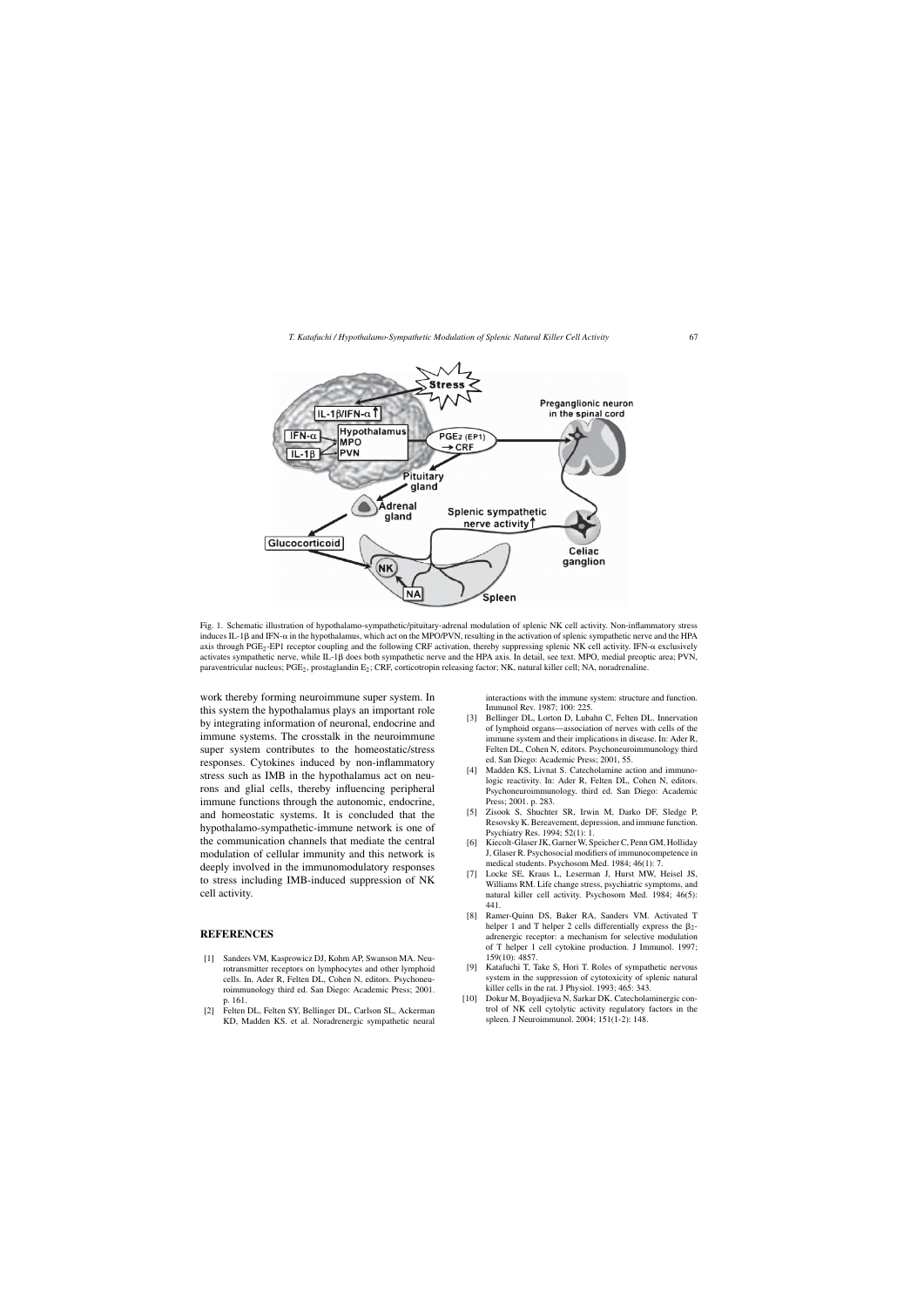- [11] Betancur C, Neveu PJ, Vitiello S, Lemoal M. Natural killer cell activity is associated with brain asymmetry in male mice. Brain Behavior and Immunity. 1991; 5(2): 162.
- [12] Labeur M, Nahmod VE, Finkielman S, Arzt E. Lesions of the medial septal nucleus produce a long-lasting inhibition of T lymphocyte proliferation. Neurosci Lett. 1991; 125(2): 129.
- [13] del Gobbo V, Libri V, Villani N, Calio R, Nistico G. Pinealectomy inhibits interleukin-2 production and natural killer activity in mice. Int J Immunopharmacol. 1989; 11(5): 567.
- [14] Saxena QB, Saxena RK, Adler WH. Regulation of natural killer activity in vivo. III. Effect of hypophysectomy and growth hormone treatment on the natural killer activity of the mouse spleen cell population. Int Arch Allergy Appl Immunol. 1982; 67(2): 169.
- [15] Cross RJ, Brooks WH, Roszman TL, Markesbery WR. Hypothalamic-immune interactions. Effect of hypophysectomy on neuroimmunomodulation. J Neurol Sci. 1982; 53(3): 557.
- [16] Cross RJ, Markesbery WR, Brooks WH, Roszman TL. Hypothalamic-immune interactions: neuromodulation of natural killer activity by lesioning of the anterior hypothalamus. Immunology. 1984; 51(2): 399.
- [17] Katafuchi T, Ichijo T, Take S, Hori T. Hypothalamic modulation of splenic natural killer cell activity in rats. J Physiol. 1993; 471: 209.
- [18] Katafuchi T, Okada E, Take S, Hori T. The biphasic changes in splenic natural killer cell activity following ventromedial hypothalamic lesions in rats. Brain Res. 1994; 652(1): 164.
- [19] Wenner M, Kawamura N, Miyazawa H, Ago Y, Ishikawa T, Yamamoto H. Acute electrical stimulation of lateral hypothalamus increases natural killer cell activity in rats. J Neuroimmunol. 1996; 67(1): 67.
- [20] Sundar SK, Becker KJ, Cierpial MA, Carpenter MD, Rankin LA, Fleener SL, et al. Intracerebroventricular infusion of interleukin 1 rapidly decreases peripheral cellular immune responses. Proc Natl Acad Sci U S A. 1989; 86(16): 6398.
- [21] Sundar SK, Cierpial MA, Kilts C, Ritchie JC, Weiss JM. Brain IL-1-induced immunosuppression occurs through activation of both pituitary-adrenal axis and sympathetic nervous system by corticotropin-releasing factor. J Neurosci. 1990; 10(11): 3701.
- [22] Irwin M. Brain corticotropin-releasing hormone- and interleukin-18-induced suppression of specific antibody production. Endocrinology. 1993; 133(3): 1352.
- [23] Brown R, Li Z, Vriend CY, Nirula R, Janz L, Falk J, et al. Suppression of splenic macrophage interleukin-1 secretion following intracerebroventricular injection of interleukin-1 $\beta$ : evidence for pituitary-adrenal and sympathetic control. Cell Immunol. 1991; 132(1): 84.
- [24] Take S, Mori T, Katafuchi T, Hori T. Central interferon $\alpha$ inhibits natural killer cytotoxicity through sympathetic innervation. Am J Physiol. 1993; 265(2 Pt 2): R453.
- [25] Menzies RA, Patel R, Hall NR, O'Grady MP, Rier SE. Human recombinant interferon  $\alpha$  inhibits naloxone binding to rat brain membranes. Life Sci. 1992; 50(24): PL227.
- [26] Take S, Uchimura D, Kanemitsu Y, Katafuchi T, Hori T. Interferon- $\alpha$  acts at the preoptic hypothalamus to reduce natural killer cytotoxicity in rats. Am J Physiol. 1995; 268(6 Pt 2): R1406.
- [27] Ichijo T, Katafuchi T, Hori T. Central interleukin-1 $\beta$  enhances splenic sympathetic nerve activity in rats. Brain Res Bull. 1994; 34(6): 547.
- [28] Irwin M, Hauger RL, Brown M, Britton KT, CRF activates autonomic nervous system and reduces natural killer cytotoxicity. Am J Physiol. 1988; 255(5 Pt 2): R744.
- [29] Katafuchi T, Ichijo T, Hori T. Sequential relationship between actions of CRF and PGE2 in the brain on splenic sympathetic nerve activity in rats. J Auton Nerv Syst. 1997; 67(3): 200.
- [30] Shimizu N, Hori T, Nakane H. An interleukin-1 $\beta$ -induced noradrenaline release in the spleen is mediated by brain corticotropin-releasing factor: an in vivo microdialysis study in conscious rats. Brain Behav Immun. 1994; 8(1): 14.
- [31] Rassnick S, Zhou D, Rabin BS. Central administration of prostaglandin E2 suppresses in vitro cellular immune responses. Am J Physiol. 1995; 269(1 Pt 2): R92.
- [32] Ando T, Ichijo T, Katafuchi T, Hori T. Intracerebroventricular injection of prostaglandin  $E_2$  increases splenic sympathetic nerve activity in rats. Am J Physiol. 1995; 269(3 Pt 2): R662.
- [33] Terao A, Kitamura H, Asano A, Kobayashi M, Saito M. Roles of prostaglandins  $D_2$  and  $E_2$  in interleukin-1-induced activation of norepinephrine turnover in the brain and peripheral organs of rats. J Neurochem. 1995; 65(6): 2742.
- [34] Katsuura G, Arimura A, Koves K, Gottschall PE. Involvement of organum vasculosum of lamina terminalis and preoptic area in interleukin 1 $\beta$ -induced ACTH release. Am J Physiol. 1990; 258(1 Pt 1): E163.
- [35] Stitt JT, Prostaglandin E as the neural mediator of the febrile response. Yale J Biol Med. 1986; 59(2): 137.
- [36] Watanabe T, Morimoto A, Sakata Y, Murakami N. ACTH response induced by interleukin-1 is mediated by CRF secretion stimulated by hypothalamic PGE. Experientia. 1990; 46(5): 481.
- [37] Irwin M, Vale W, Rivier C. Central corticotropin-releasing factor mediates the suppressive effect of stress on natural killer cytotoxicity. Endocrinology. 1990; 126(6): 2837.
- [38] Wan W, Vriend CY, Wetmore L, Gartner JG, Greenberg AH, Nance DM. The effects of stress on splenic immune function are mediated by the splenic nerve. Brain Res Bull. 1993; 30(1- 2): 101.
- [39] Shimizu N, Kaizuka Y, Hori T, Nakane H. Immobilization increases norepinephrine release and reduces NK cytotoxicity in spleen of conscious rat. Am J Physiol. 1996; 271(3 Pt 2): R537.
- [40] Katafuchi T, Shi Z, Take S, Hori T. Hypothalamo-sympathetic control of cellular immunity. In: Nagatsu T, Nabeshima T, McCarthy R, Goldstein DS, editors. Catecholamine Research: from molecular insights to clinical medicine. New hyork: Kluwer Academic/Plenum Publishers; 2002. p. 277.
- [41] Nakashima T, Hori T, Kuriyama K, Matsuda T. Effects of interferon- $\alpha$  on the activity of preoptic thermosensitive neurons in tissue slices. Brain Res. 1988; 454(1-2): 361.
- [42] Katafuchi T, Duan S, Take S, Yoshimura M. Modulation of glutamate-induced outward current by prostaglandin  $E_2$  in rat dissociated preoptic neurons. Brain Res. 2005; 1037(1-2): 180.
- [43] Saphier D, Feldman S. Effects of stimulation of the preoptic area on hypothalamic paraventricular nucleus unit activity and corticosterone secretion in freely moving rats. Neuroendocrinology. 1986; 42(2): 167.
- [44] Hopkins SJ, Rothwell NJ. Cytokines and the nervous system. I: Expression and recognition. Trends Neurosci. 1995; 18(2): 83.
- [45] Dantzer R, O'Connor JC, Freund GG, Johnson RW, Kelley KW. From inflammation to sickness and depression: when the immune system subjugates the brain. Nat Rev Neurosci. 2008; 9(1): 46.